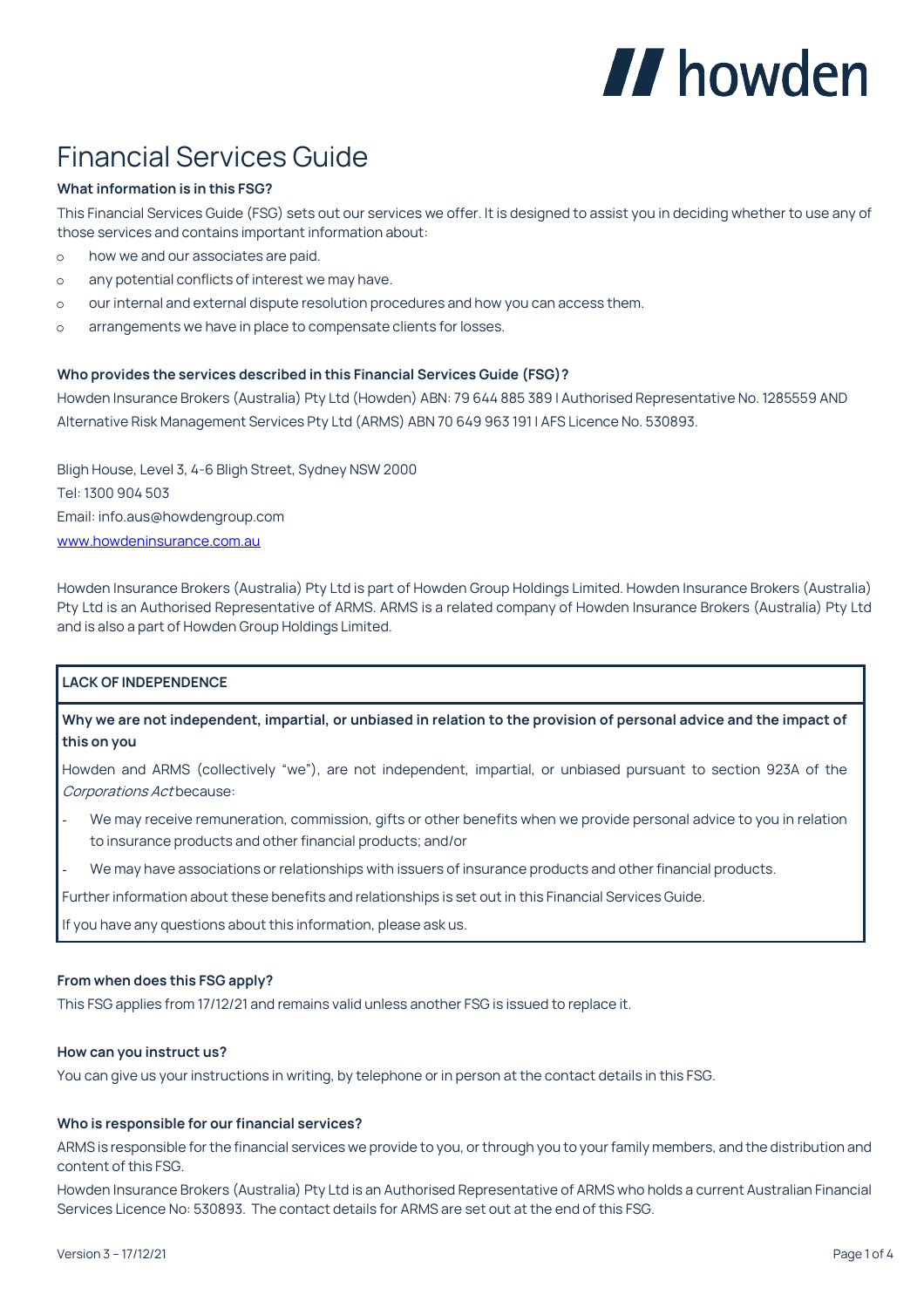# II howden

## **Who do we act for?**

We usually act on your behalf and in your interests in all matters, however, where we have negotiated facilities such as binding or agency agreements for the benefit of our clients, we may act as an agent of the insurer and not for you. We will tell you when we act under a binder or agency to arrange your insurance, advise you about your insurance needs, or manage claims on behalf of the insurer.

ARMS acts as the appointed Trustee of various Discretionary Trust Arrangements (DTA) and provides financial services in relation to miscellaneous financial risk products in the nature of discretionary Mutual Funds (DMF) or trust arrangements. ARMS manages and administers the various DTAs on behalf of the DTA members and beneficiaries. ARMS may issue a financial product for the benefit of the DTA members and beneficiaries.

### **What financial services are you authorised to provide to me?**

As your insurance broker, Howden is authorised by ARMS to provide financial product advice on, and deal (on your behalf) in, general insurance products and life insurance products to retail and wholesale clients.

ARMS is authorised to provide financial product advice on, and deal in relation to miscellaneous financial risk products such as the DMF schemes.

Howden may provide you with financial product advice relating to a DMF scheme. Where this is done, Howden will recommend that you read the relevant PDS issued by ARMS to ensure the advice suits your needs. Howden may also provide advice to ARMS as the product issuer and trustee of the DMF scheme in relation to excess of loss insurance cover under the scheme.

As an issuer of a DMF scheme, ARMS will charge you a contribution to become a member of the scheme. This contribution may include provision for claims against the scheme, claims management fees, insurance premium and taxes, broking fees (where applicable), risk management service fees and other items as detailed in the applicable scheme Trust Deed and Scheme rules.

### **What is a retail client and do you provide personal advice?**

A retail client is an individual, a manufacturing business employing less than 100 people or any other business employing less than 20 people and when purchasing the following types of insurance covers: motor vehicle, home building, home contents, personal and domestic property, sickness/accident, travel, consumer credit and other classes as prescribed by regulations. Some of the information in this FSG only applies to Retail Clients and it is important that you understand if you are covered by the additional protection provided.

We only provide General Advice to our Retail Clients. General Advice does not take into account your particular needs and requirements and you should consider the appropriateness of any advice to your circumstances prior to acting upon it. We will provide you with a General Advice Warning in such cases.

If we offer to arrange the issue of an insurance policy to you, we will also provide you with a Product Disclosure Statement (PDS) which will contain information about the particular policy to enable you to make an informed decision about purchasing that policy.

### **What information do you maintain in my file and can I examine my file?**

We may maintain a record of your profile, including:

- details of insurance policies and services that we arrange for you;
- any recommendations or advice provided to you;
- all applicable versions of our FSG or PDS that we have provided to you for the period required by law.

For details on how you can access the file as well as details of the management of your personal information, please refer to our privacy policy located at www.howdengroup.com/au-en/privacy-policy.

# **How will I pay for the services provided?**

Payment for services we provide to you are payable directly to us. For an insurance product, the Insurer will charge a premium which includes any relevant taxes, charges and levies and we will also charge you a fee. If you are paying by credit card there may be an additional cost.

All of this as well as other payment methods and timeframes to pay are shown on the invoice we will provide to you.

When you pay us your premium it will be banked into our trust account. We will retain the commission from the premiums you pay us and remit the balance to the Insurer in accordance with our arrangements.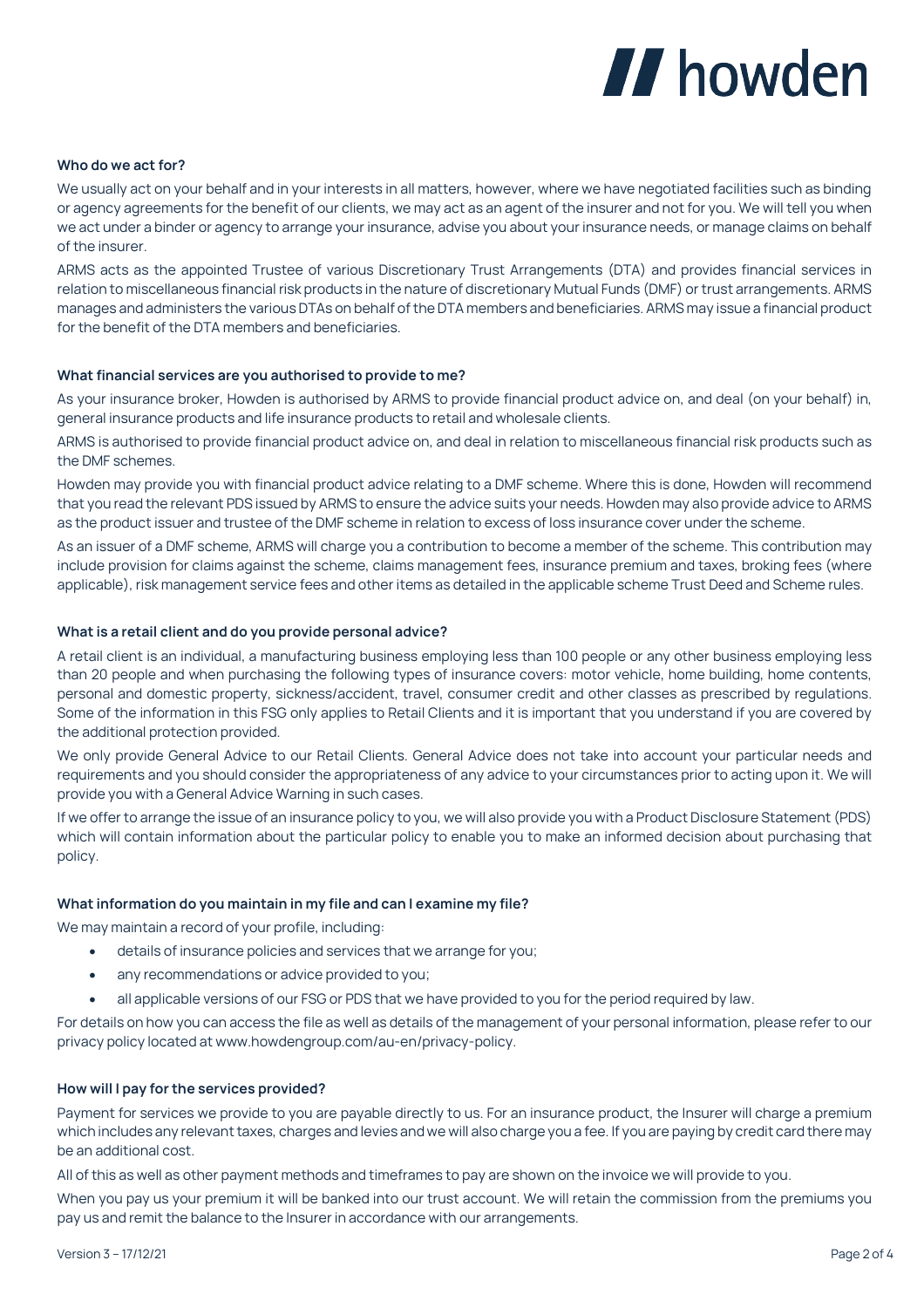# II howden

## **How are any commissions, fees or other benefits calculated for providing the financial services?**

We earn between 0% and 30% of the base premium you pay. We also charge you a fee for our services.

We receive 100% of the income generated by our clients. If there is a refund of premium owed to you because of an alteration or cancellation to a policy we will retain any fee or commission previously earned.

We do not often pay any commissions, fees or benefits to others who refer you to us or refer us to an insurer. If we do, we will pay commissions to those people out of our commission or fees (not in addition to those amounts).

Our employees that will assist you with your insurance needs will be paid a market salary.

If you are a Retail client and we give you personal advice, we will inform you of any fees, commission or other payments we, our associates or anyone referring you to us (or us to any insurer) will receive in relation to the policies that are the subject of the advice.

If we arrange premium funding for you, we may receive a commission from the premium funder between 0% - 4% of the funded premium, we may also charge a fee.

#### **Do we have any associations or relationships which might reasonably be expected to influence us?**

Howden is a Steadfast Network Broker. As a Steadfast Network Broker we have access to services including model operating and compliance tools, procedures, manuals and training, legal, technical, HR, contractual liability advice and assistance, group insurance arrangements, product comparison and placement support, claims support, group purchasing arrangements and broker support services. These services are either funded by Steadfast, subsidised by Steadfast or available exclusively to Steadfast Network Brokers for a fee.

#### Referrers

In cases where you were referred to us by someone else, we will tell you if we pay them a fee or commission in relation to that referral.

#### Insurers & Premium Funders

Howden Group Holdings Limited own Dual International Limited who own Dual Australia Pty Limited (Dual Australia), which is therefore a related company to Howden and ARMS.

We may place your insurance with DUAL Australia. Any placement will be at arm's-length terms.

We have an obligation to act in our clients' best interests. Dual Australia act for insurers.

If we arrange premium funding for you, we may be paid a commission by the premium funder. We may also charge you a fee (or both). The commission that we are paid by the premium funder is usually calculated as a percentage of your insurance premium (including government fees or charges). If you instruct us to arrange or issue a product, this is when we become entitled to the commission.

Our commission rates for premium funding are in the range of 0% to 4% of funded premium. When we arrange premium funding for you, you can ask us what commission rates we are paid for that funding arrangement compared to the other arrangements that were available to you.

### Discretionary Mutual Fund Schemes

ARMS have a relationship with the advocate of each DMF scheme which may involve the provision of sponsorship, financial or other benefits to that advocate that may include a fee paid for the reimbursement of monies expended in the setting up or assisting in the administration of the scheme.

### **What should I do if I have a complaint?**

- 1. Contact us and tell us about your complaint. We will do our best to resolve it quickly.
- 2. If your complaint is not satisfactorily resolved within 15 days, please contact the Complaints Officer for ARMS at the contact details noted at the end of this FSG. We will try and resolve your complaint quickly and fairly and no later than 30 days from when you lodged your complaint.
- 3. ARMS is a member of the Australian Financial Complaints Authority (AFCA). If your complaint cannot be resolved to your satisfaction by us, you have the right to refer the matter to the AFCA. The AFCA can be contacted at:

Australian Financial Complaints Authority

GPO Box 3, Melbourne, VIC 3001

Ph - 1800 931 678